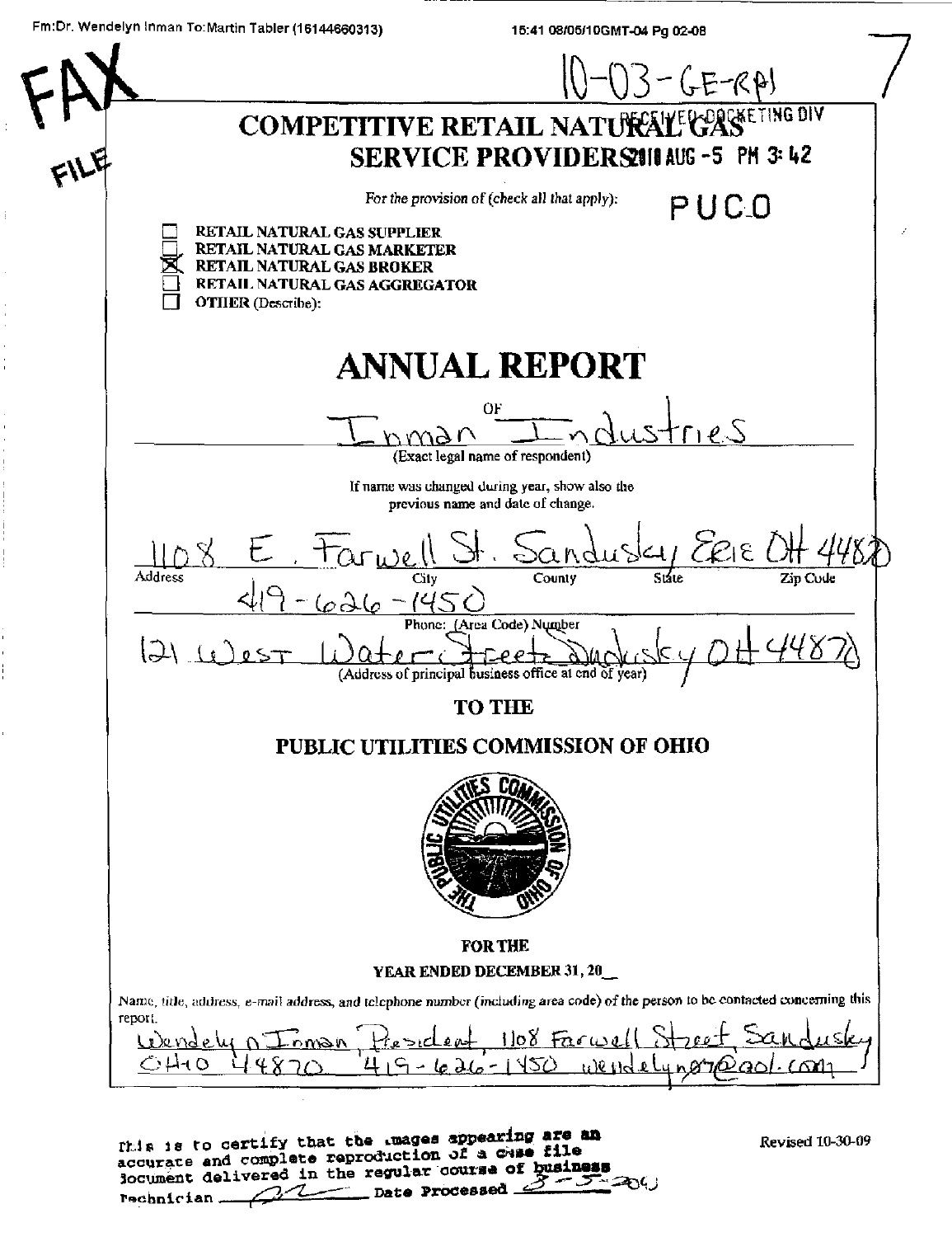$\frac{1}{1}$ 

# **TABLE OF CONTENTS**

| <b>Title</b>                                                             | Page |
|--------------------------------------------------------------------------|------|
|                                                                          |      |
|                                                                          | 2    |
|                                                                          | З    |
| Name, Address and Phone Number of the Company's Contact Persons and Whom |      |
|                                                                          | 4    |
|                                                                          | 5    |

 $\mathbf i$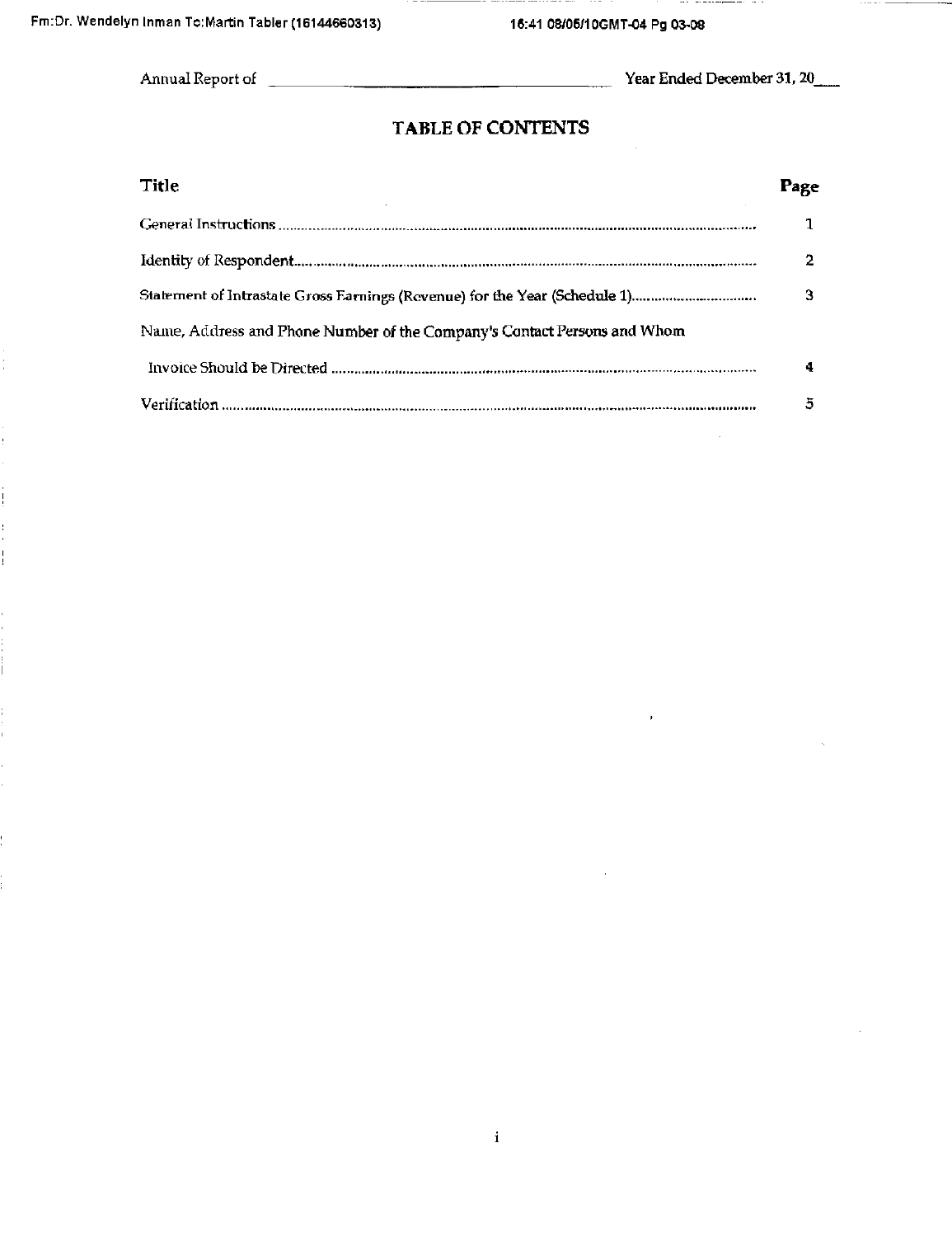Annual Report of Year Ended December 31, 20

## GENERAL INSTRUCTIONS, DEFINITIONS, ETC

Please read ihe general inslructions carefully before filling out this form:

- 1. The word "respondent" in the following inquiries means the person, firm, association, or company in whose behalf the report is made
- 2. The schedules and questions contained in this report were developed to be generally applicable to all CRNGS. All instructions shall be followed and each question answered as fully and accurately as possible. Sufficient answers shall appear to show that no schedule, question, or line item has been overlooked.
- 3. If answers to an inquuy are given elsewhere in the report, incorporation of the information by reference is sufficient
- 4. Customary abbreviations may be used except that the exact name of the respondent shall be shown in full on the "Title Page" and in the "Verification" page.
- 5. Where the space provided is insufficient for the required data or it is necessary or desirable to insert additional statements or schedules, the insert pages shall show the number and title of the schedule to which it pertains, as well as the name of the respondent and the year covered, and shall be on  $81/2$ <sup>\*</sup> x 11<sup>\*</sup> durable paper.
- 6. The information required with respect to any statement furnished is the minimum requirement. The respondent may add such further material information as is necessary to ensure that tho required statements are not misleading.
- 7. All copies filed with the Commission must be legible and permanent. All entries shall be made in permanent ink or by a typewriter. Items of a reverse or contrary character shall be enclosed in parentheses, or indicated by a minus sign followed by the amount
- 8. The annual report shall be signed by a duly elected ofiicer of the respondent and it shall be notarized.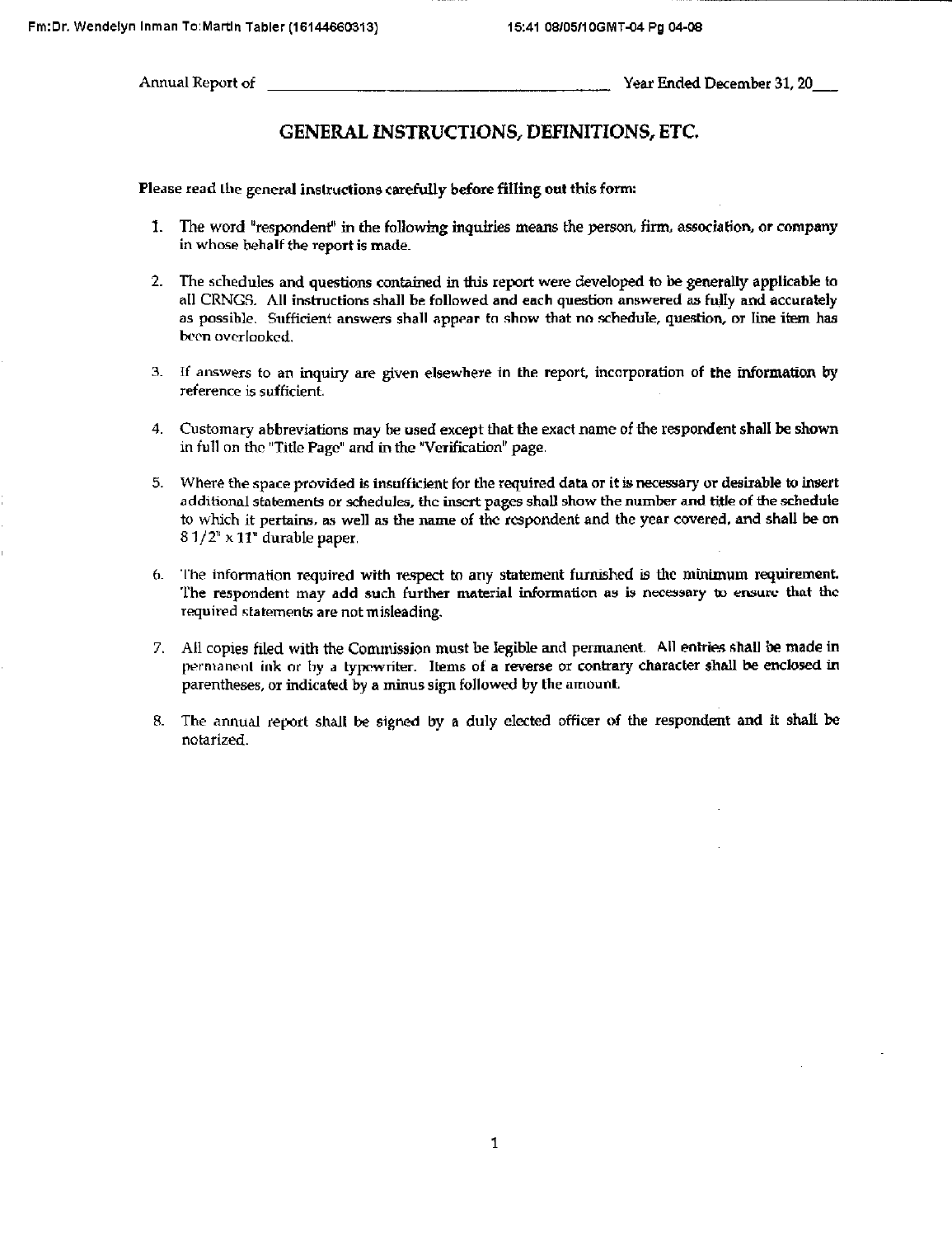Fm:Dr. Wendelyn Inman To:Martin Tabler (16144660313) 15:41 08/05/10GMT-04 Pg 05-08

 $\mathbf{r}$ 

Annual Report of \_J ^ r^\p(^^X\ \_ ^—v'\C-kLX^2{' :'ILXSPC ^ Year Ended December 31,20j:^ ^

# **IDENTITY OF RESPONDENT**

1. Identify respondent's form of business organization: sole proprietorship, partnerehip, corporation,

or other (explain).<br>Sele Proprietorship

2. Identify any other names (other than shown on title page) under which respondent conducted any part of its business during the year. Provide full particulars.

Hon e

3. Identify PUCO Case Number (and date issued) granting authority to operate as a CRNGS provider.

$$
10 - 03 - 68 - RPT
$$

4. Check all service territories in Ohio served by respondent:



Vectren Energy Delivery of Ohio

4. Website URL.<br> $a!$  Pha community Services. 025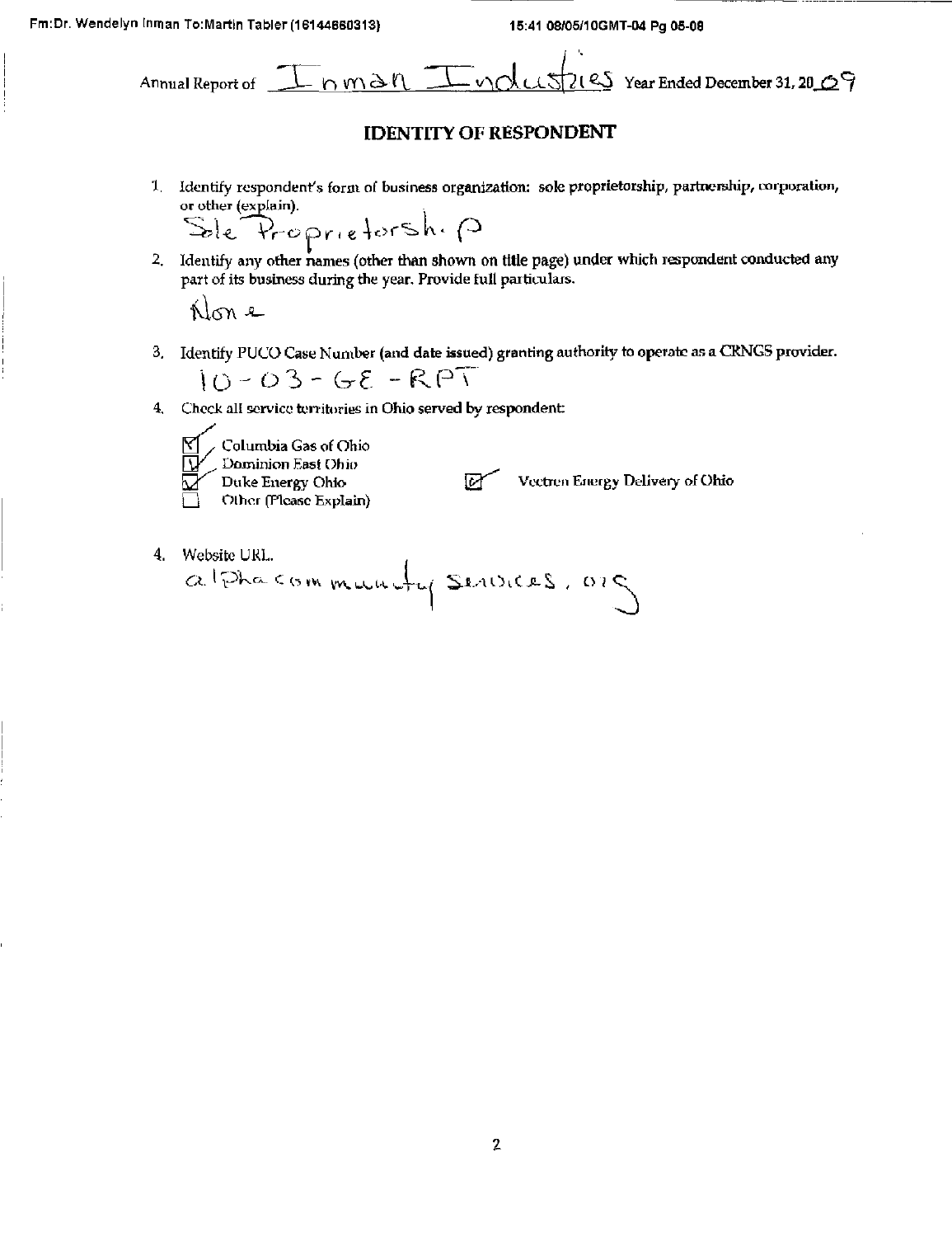Annual Report of  $\perp$   $\cap$   $\mathsf{MAX}$ Year Ended December 31, 20  $O^\Omega$ 

Instructions:

Schedule 1 is used for PUCO annual assessment purposes pursuant to Section 4905.10, Revised Code. The reporting company shall maintain supporting and/or subsidiary records to separately record revenues derived from total operations and from its Ohio intrastate operations. Information presented herein is subject to audit by the PUCO.

For the purpose of this report, sales of natural gas are deemed to occur at the meter of a retail customer.

### SCHEDULE: 1

| STATEMENT OF INTRASTATE SALES AND REVENUES * |                                         |             |              |  |
|----------------------------------------------|-----------------------------------------|-------------|--------------|--|
|                                              | Natural Gas Sales / Revenues            | Sales (Mcf) | Revenues (5) |  |
|                                              | <b>Choice Program Retail Sales</b>      |             |              |  |
|                                              | <b>Choice Program Aggregation Sales</b> |             |              |  |
|                                              | Total Natural Gas Sales (1+2)           |             |              |  |
|                                              |                                         |             |              |  |

\* The information reported on this form should refer only to those sales and revenues for which certification pursuant to Section 4929.20, Revised Code, is required. Natural gas Standard Choice Offer (SCO) providers should include such SCO sales and revenues as part of Choice Program Retail Sales.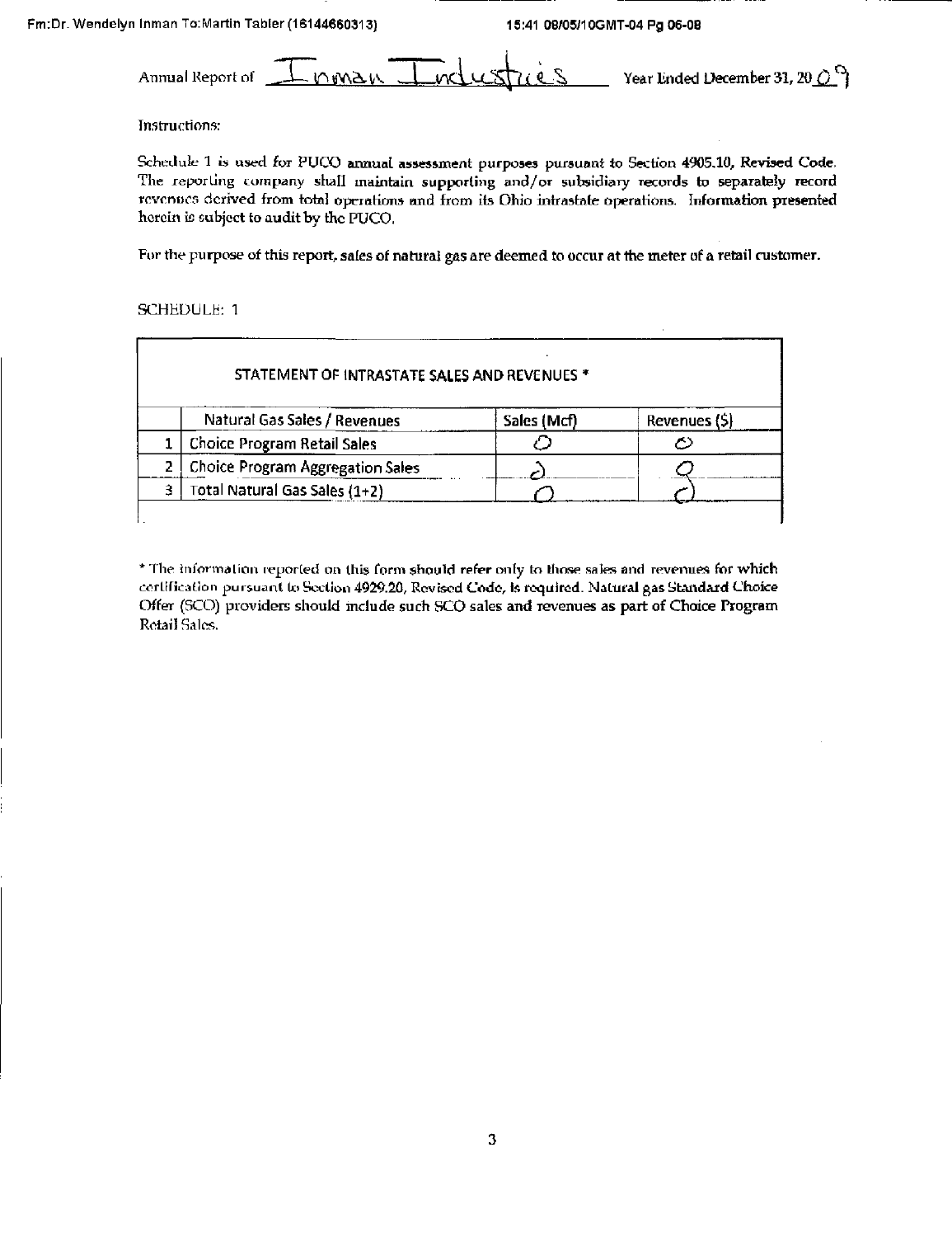Annual Report of  $\frac{1}{\sqrt{N}}$ nvel  $\frac{1}{\sqrt{N}}$  vol us  $\frac{1}{N}$ legs Year Ended December 31, 20 0  $\frac{1}{3}$ 

### SCHEDULE: 2

### 3N ORDER TO ENSJUKE THAT PUCO CORRESPONDENCE IS DIRECTED TO THE APPROPRIATE PERSON AT THE CORRECT ADDRESS, PLEASE COMPLETE THE FOLLOWING.

Name, Title, Address, and Phone Number of the Company's Contact Persons to Receive Entries and Orders from Ihe Docketing Division

 $\underbrace{\omega_{\ell,\text{v}}}\text{d}e(\psi\cdot\text{Imm}\epsilon\cdot\gamma)$ Name **Name South Section 2**  $\frac{1108}{2}$  E. Farwell St. Sandwelcy  $\overline{OH}$  44870 Address  $415-626-1450$  $\sqrt{2}$ 

Phone Number (Including Area Code)

Name, Title, Address, and Phone Number of Person to whom Invoice should be Directed  $\frac{1}{\text{Name}}$  Horne Name Title <u>-Crust TEAir, Antioch TN 3701</u>7  $\frac{\lambda \Omega}{\Delta d$  dress <u>419 - 626 1450 </u> Phone Number (Including Area Code)

Name and Address of the President n Inman<br>Farwell St. Sandusky <u>Urndel</u>  $448\%$  $\widehat{\epsilon}$ . Address */*